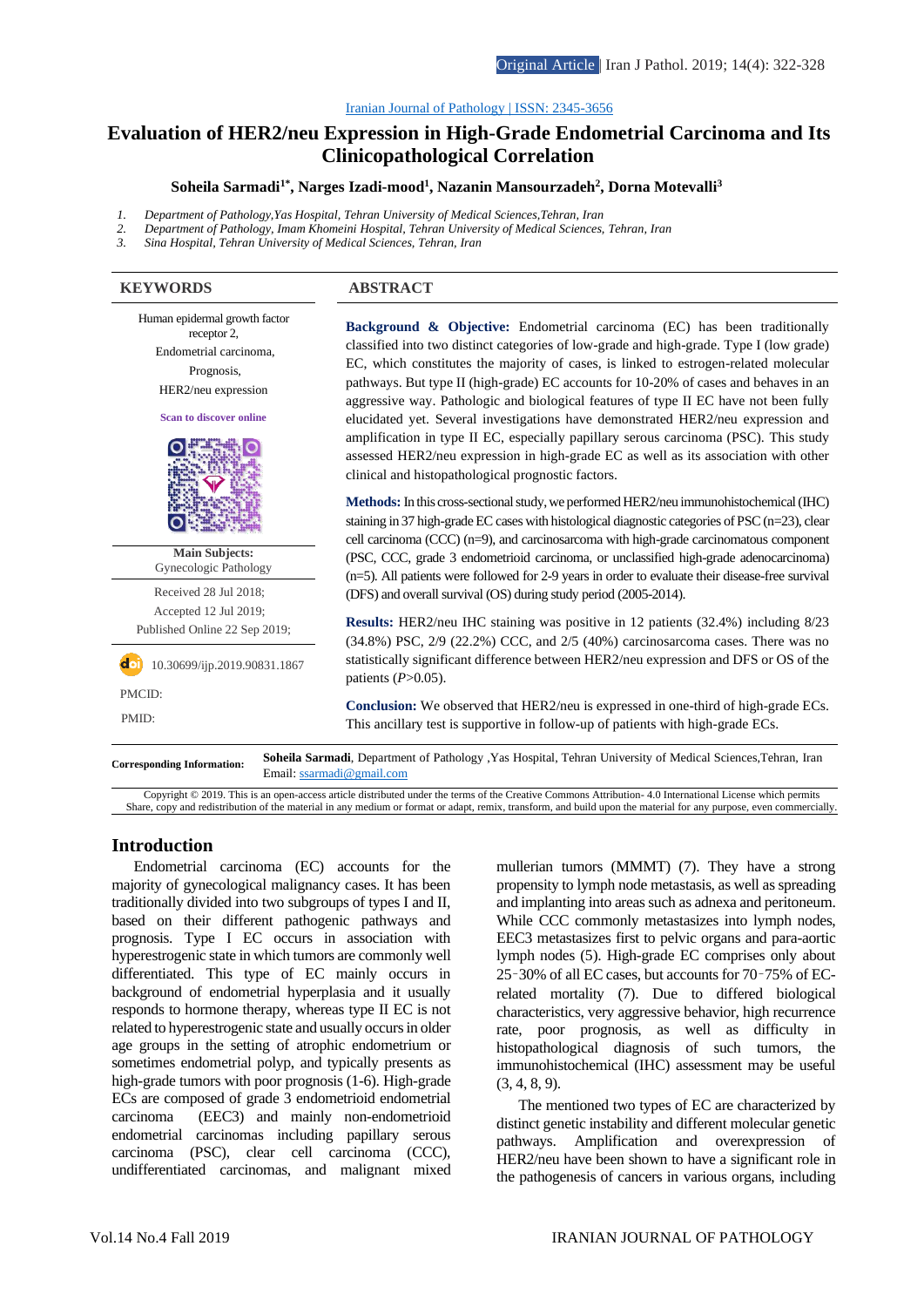carcinomas of breast, ovary, stomach, and esophagus (10). The reported rates of HER2/neu overexpression in PSC range between 14-80% and this range also varies between 21-47% in other studies using HER2/neu amplification methods such as fluorescence in situ hybridization (FISH) (10). Other studies included only few cases of CCC and overexpression of HER2/neu was seen in 33-66% and 22-38% using IHC and amplification detection methods, respectively (10). Amplification of this gene is accompanied with high-grade, rapid progression, increased invasion, advanced disease, poor prognosis, and partial resistance to endocrinological and chemotherapy treatments (11). Several recent studies have been focused on the pathogenetic mechanism and prognostic value of HER2/neu expression in EC, especially in PSC, which provide basis for targeted immunotherapy in selected cases (12, 13).

This study aimed to assess the overexpression of HER2/neu by IHC method in patients with high-grade EC and evaluate its correlation with the clinicopathological features to provide practical therapeutic and prognostic clues for pathologists and clinicians.

### **Materials and Methods**

In this cross-sectional study, we enrolled 37 patients with non-endometrioid high-grade carcinoma who underwent hysterectomy and staging according to the FIGO system (surgical staging) in two teaching hospitals, YAS and Imam Khomeini, affiliated to Tehran University of Medical Sciences, Tehran, Iran in the period of 2005-2014. Before conducting the data collection phase, the study was reviewed and approved by the Ethics Committee of the University. Hematoxylin and eosin stained slides and selected paraffin embedded tissues were obtained from the archival pathology files. Histopathologic data including the histologic type of tumor, tumor size, depth of myometrial invasion, lymphvascular and perineural invasion, parametrial involvement, presence of endometrial polyp, and FIGO stage were reviewed. Final diagnosis was done according to the histomorphological criteria.

Data regarding overall survival (OS) rate of 3-5 years and DFS were collected from the patients' clinical files and follow-up data. Patients with high-grade EC were included in this study but patients with other EC types and those with incomplete follow-up were excluded.

#### **Immunohistochemistry**

Paraffin embedded tissue sections with 5 μm thickness were prepared for IHC of HER2/neu biomarker using the HercepTest (Dako, Glostrup, Denmark) and according to the manufacturer's protocols.

# **Scoring of the Results**

The results of IHC staining were evaluated according to the percentage of positive neoplastic cells. Semiquantitative scoring of HER2/neu was done as follows: Score 0: no immunostaining/membrane staining in less than 10% of neoplastic cells; Score 1+: weak staining in more than 10% of neoplastic cells in only portions of the membrane; Score 2+: weak/ moderate circumferential membranous staining in >10% of tumor cells; Score 3+:

strong complete membranous staining in more than 10% of tumor cells. Meanwhile, scores equal to 2+ and 3+ were considered as HER2/neu positive (Figure 1). HER2 expression was scored on epithelial component in carcinosarcoma cases.



**Fig. 1.** HER2/neu immunostaining score 3+

All cases with  $1+$  and  $2+$  scores were confirmed with chromogenic in situ hybridization (CISH method). Positive HER2/neu amplification using CISH was defined as dual probe HER2/chr17 ratio equal or more than 2.0 with any average HER2 copy number. In tumors with marginal HER2/chr7 ratio of 1.8 to 2.2, another area was selected and additional 20 nuclei were scored and the average results were calculated (Figure 2).



**Fig. 2.** CISH study

#### **Statistical Analysis**

Descriptive statistics like Spearman rank correlation analysis were performed using SPSS 21 (SPSS Inc., Chicago, Illinois, USA) and P*-*value less than 0.05 was considered significant. Kaplan-Meier survival curves for progression-free survival (PFS), OS, and disease specific survival (DSS) were evaluated using a log-rank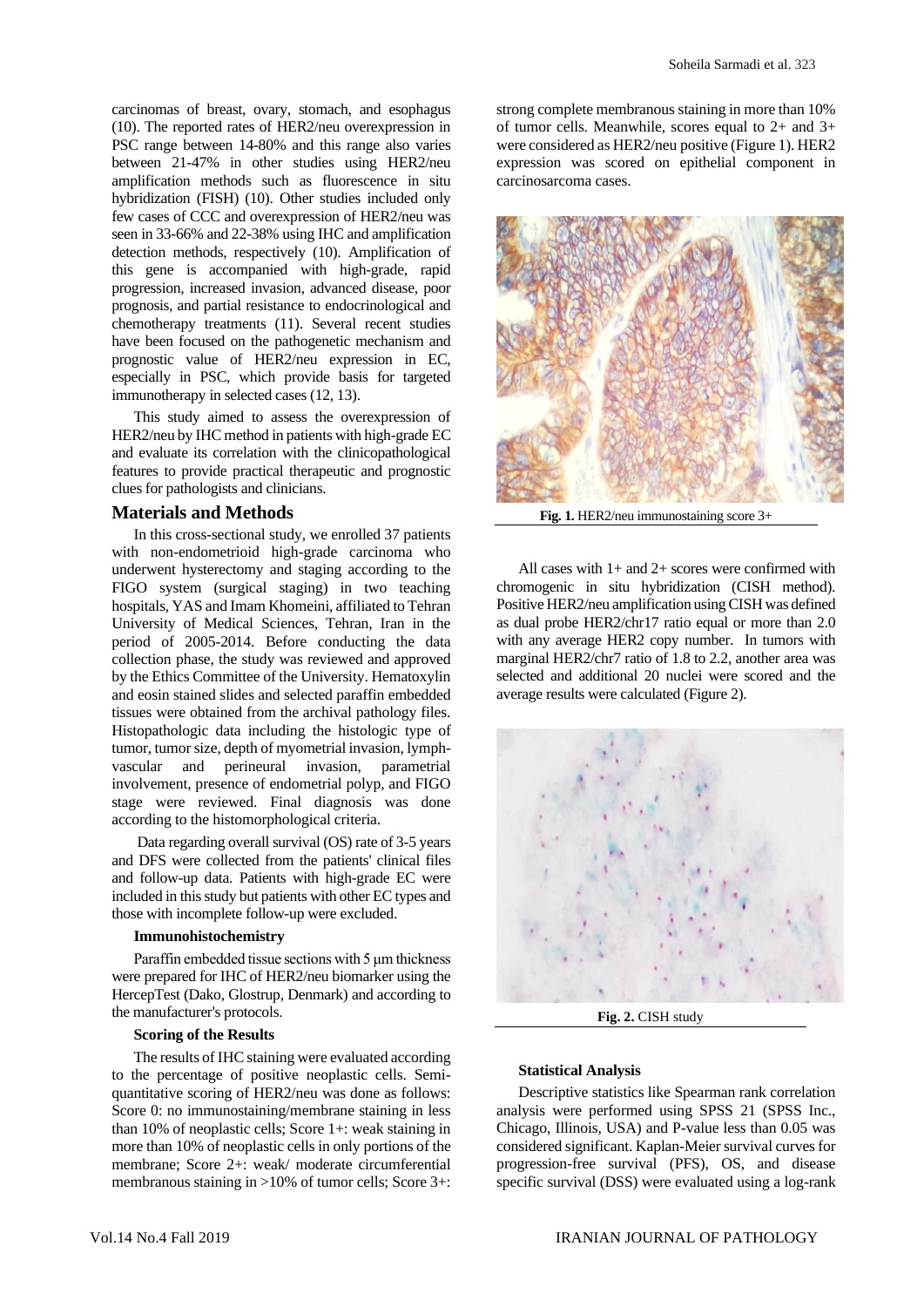test. Also Chi-Square, Fisher, and independent-samples t-tests were used.

## **Results**

We identified a total number of 37 patients with high-grade EC. This included 62.2% (23) PSC, 24.3% (9) CCC, and 13.5% (5) carcinosarcoma cases with high-grade carcinomatous components (PSC, CCC, grade-3 endometrioid carcinoma, or unclassified adenocarcinoma). The mean age  $\pm$  SD was 59.4 $\pm$ 10.2 years. The mean diameter of tumor was 3.7±2.4 cm. The topographic characteristics of the cases are summarized in Table 1.

No significant correlation between the stage as well as type of tumor and HER2/neu overexpression was identified (*P*>0.05) (Table 2). All three cases with omental involvement and 5 cases with pelvic lymph node involvement were of PSC type and they showed HER2/neu negativity. Five cases with adnexal involvement were PSC histologic type; and while one of them showed HER2/neu overexpression, 4 others were HER2/neu negative. Cervical stromal involvements were identified in 11 patients including 2 cases of carcinosarcoma (HER2/neu overexpression in all), one CCC (HER2/neu negative), and 8 PSC cases (3 cases with HER2/neu overexpression and 5 HER2/neu negative).

No significant correlation was recognized between the depth of myometrial invasion, vascular, perineural, and parametrial invasion and HER2/neu overexpression was seen (Tables 3 to 6). No significant correlation between the DFS and OS and HER2/neu overexpression (Figures 3 and 4).







**Fig. 4.** HER2/neu overexpression and overall survival

| Cases (%) Characteristics            | <b>Topographic Data</b>         | <b>Percent</b> |
|--------------------------------------|---------------------------------|----------------|
|                                      | Papillary Serous Carcinoma      | $23(62.2\%)$   |
| <b>Tumor Type</b>                    | Clear Cell Carcinoma            | 9(24.3%)       |
|                                      | Malignant Mixed Mullerian Tumor | 5(24.3%)       |
|                                      | $\leq 50\%$                     | $15(40.5\%)$   |
| <b>Depth of Myometrial Invasion</b>  | $\geq 50\%$                     | 22(59.5%)      |
| <b>Cervical Stromal Involvement</b>  | Presence                        | 11(29.7%)      |
| <b>Vascular Invasion</b>             | Presence                        | 23(6202%)      |
| <b>Perineural Invasion</b>           | Presence                        | $3(8.1\%)$     |
| <b>Parametrial Involvement</b>       | Presence                        | 8(21.6%)       |
| <b>Presence of Endometrial Polyp</b> | Presence                        | $7(18.1\%)$    |
| <b>Adnexal Involvement</b>           | Presence                        | 5(13.5%)       |
| <b>Omental Involvement</b>           | Presence                        | $3(8.1\%)$     |
| <b>Pelvic Lymphnode Involvement</b>  | Presence                        | 5(13.5%)       |

**Table 1.** Topographic characteristics of patients and tumors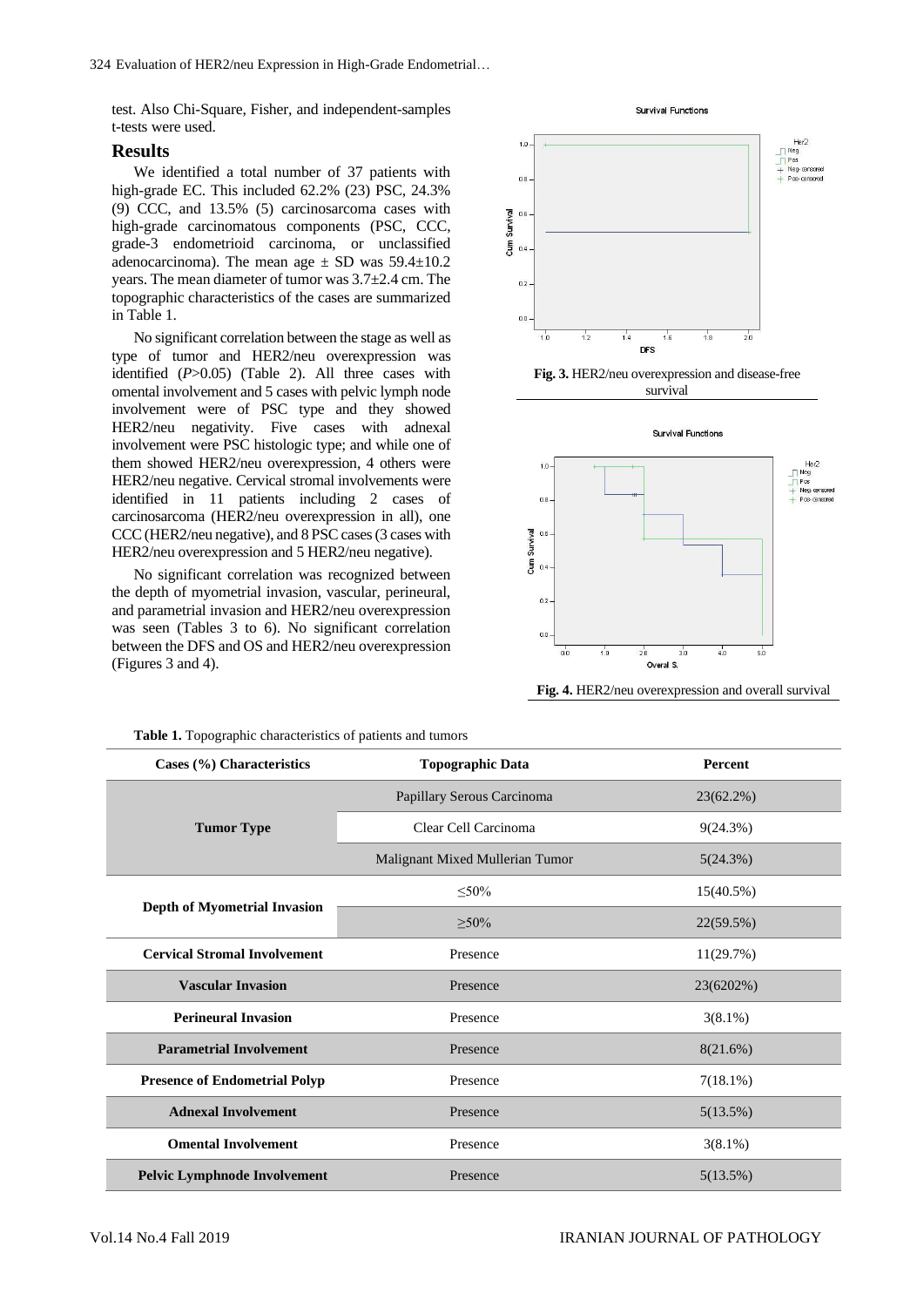| Cases (%) Characteristics | <b>Topographic Data</b> | Percent      |  |
|---------------------------|-------------------------|--------------|--|
|                           | IA                      | 8(21.6%)     |  |
|                           | IB                      | $4(10.8\%)$  |  |
|                           | $\mathbf{I}$            | $6(16.2\%)$  |  |
|                           | <b>IIIA</b>             | $3(8.1\%)$   |  |
| <b>Tumor Stage</b>        | <b>IIIB</b>             | $4(10.8\%)$  |  |
|                           | IIIC1                   | 7(18.9%)     |  |
|                           | IIIC2                   | $2(5.4\%)$   |  |
|                           | <b>IVB</b>              | $3(8.1\%)$   |  |
| Her2/neu Status           | Positive                | $12(32.4\%)$ |  |

**Table 2.** Her2/neu positive according to histological type and stage

| <b>Histological Type of Tumor</b>      | <b>Her2 Positivity</b> | Number $(\% )$ |
|----------------------------------------|------------------------|----------------|
| <b>Papillary Serous Carcinoma</b>      | Positive               | $8/23(34.8\%)$ |
| <b>Clear Cell Carcinoma</b>            | Positive               | $2/9(22.2\%)$  |
| <b>Malignant Mixed Mullerian Tumor</b> | Positive               | 2/5(40%)       |
|                                        | Stage:                 |                |
| IA                                     | Positive               | 3/8(37.5%)     |
| IB                                     | Positive               | 1/4(25%)       |
| $\mathbf{I}$                           | Positive               | $2/6(33.3\%)$  |
| <b>IIIA</b>                            | Positive               | 2/3(66.7%)     |
| <b>IIIB</b>                            | Positive               | 1/4(25%)       |
| IIIC1                                  | Positive               | $1/7(14.3\%)$  |
| IIIC <sub>2</sub>                      | Positive               | $1/2(50\%)$    |
| <b>IVB</b>                             | Positive               | $1/3(33.3\%)$  |

**Table 3.** Her2/neu overexpression and depth of myometrial invasion

|                   |             |          | Her <sub>2</sub>        |             |                          |
|-------------------|-------------|----------|-------------------------|-------------|--------------------------|
|                   | <b>Type</b> |          | Pos.                    | Neg.        | <b>Total</b>             |
| Carcinosarcoma    | Depth       | $>50\%$  | $\overline{c}$<br>40.0% | 3<br>60.0%  | 5<br>100.0%              |
|                   | Total       |          | $\overline{2}$<br>40.0% | 3<br>60.0%  | 5<br>100.0%              |
| Papillary         | Depth       | $<$ 50%  | 4<br>36.4%              | 63.6%       | 11<br>100.0%             |
|                   |             | $>50\%$  | 4<br>33.3%              | 8<br>66.7%  | 12<br>100.0%             |
|                   | Total       |          | 8<br>34.8%              | 15<br>65.2% | 23<br>100.0              |
| <b>Clear cell</b> | Depth       | $< 50\%$ | $\Omega$<br>0%          | 4<br>100.0% | $\overline{4}$<br>100.0% |
|                   |             | $>50\%$  | $\overline{c}$<br>40.0% | 3<br>60.0%  | 5<br>100.0%              |
|                   | Total       |          | $\overline{c}$<br>22.2% | 7<br>77/8%  | 9<br>100.0               |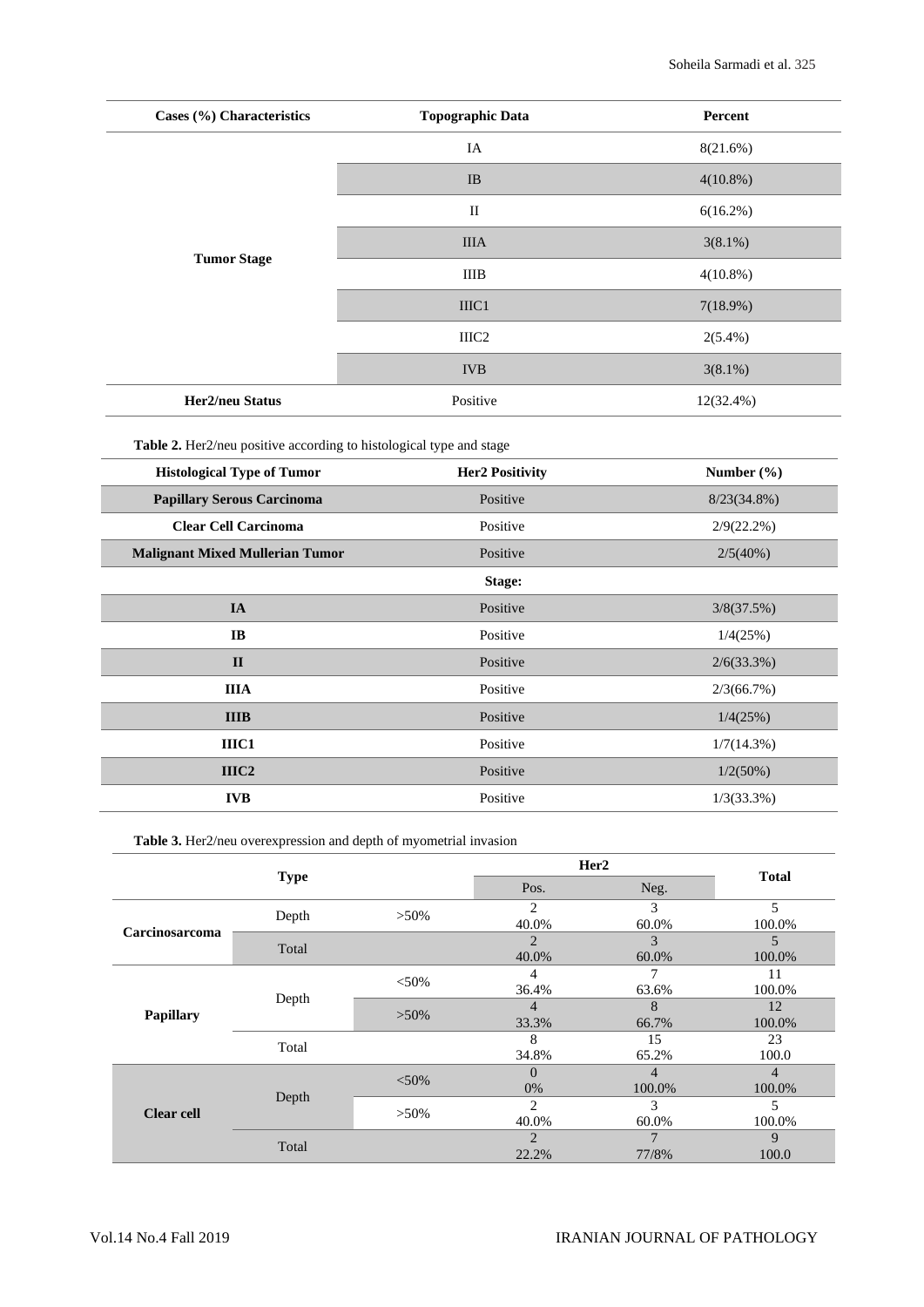326 Evaluation of HER2/neu Expression in High-Grade Endometrial…

|                   |                      |      | Her <sub>2</sub> |                |              |
|-------------------|----------------------|------|------------------|----------------|--------------|
|                   | <b>Type</b>          |      | Pos.             | Neg.           | <b>Total</b> |
|                   | Vascular<br>Invasion | Pos. | 2                | 2              | 4            |
|                   |                      |      | 50.0%            | 50.0%          | 100.0%       |
| Carcinosarcoma    |                      |      | $\Omega$         |                |              |
|                   |                      | Neg. | 0%               | 100.0%         | 100.0%       |
|                   | Total                |      | $\overline{2}$   | 3              | 5            |
|                   |                      |      | 40.0%            | 60.0%          | 100.0%       |
|                   | Vascular<br>Invasion | Pos. | 6                | 7              | 13           |
|                   |                      |      | 46.2%            | 53.8%          | 100.0%       |
|                   |                      | Neg. | $\overline{c}$   | 8              | 10           |
| <b>Papillary</b>  |                      |      | 20.0%            | 80.0%          | 100.0%       |
|                   | Total                |      | 8                | 15             | 23           |
|                   |                      |      | 34.8%            | 65.2%          | 100.0        |
|                   |                      |      |                  | 5              | 6            |
|                   | Vascular             | Pos. | 16.7%            | 83.3%          | 100.0%       |
| <b>Clear Cell</b> | Invasion             |      |                  | $\overline{2}$ | 3            |
|                   |                      | Neg. | 33.3%            | 66.7%          | 100.0%       |
|                   | Total                |      | $\overline{2}$   | 7              | 9            |
|                   |                      |      | 22.2%            | 77/8%          | 100.0        |

**Table 4.** Her2/neu overexpression and vascular invasion

**Table 5.** Her2/neu overexpression and perineural invasion

| <b>Type</b>       |                        |       | Her <sub>2</sub> |                | <b>Total</b>   |
|-------------------|------------------------|-------|------------------|----------------|----------------|
|                   |                        |       | Pos.             | Neg.           |                |
|                   | Perineural<br>Invasion | Pos.  |                  |                | $\overline{2}$ |
|                   |                        |       | 50.0%            | 50.0%<br>2     | 100.0%<br>3    |
| Carcinosarcoma    |                        | Neg.  | 33.3%            | 66.7%          | 100.0%         |
|                   | Total                  |       | $\mathfrak{D}$   | 3              | 5              |
|                   |                        |       | 40.0%            | 60.0%          | 100.0%         |
|                   | Perineural             | Neg.  | 8                | 15             | 23             |
|                   | Invasion               |       | 34.8%            | 65.2%          | 100.0          |
| <b>Papillary</b>  | Total                  |       | 8                | 15             | 23             |
|                   |                        | 34.8% | 65.2%            | 100.0          |                |
| <b>Clear Cell</b> |                        | Pos.  | $\Omega$         |                |                |
|                   | Perineural             |       | $0\%$            | 100.0%         | 100.0%         |
|                   | Invasion               |       |                  | $\mathfrak{D}$ | 8              |
|                   |                        | Neg.  | 25.0%            | 75.0%          | 100.0%         |
|                   | Total                  |       | $\mathfrak{D}$   |                | 9              |
|                   |                        | 22.2% | 77/8%            | 100.0          |                |

**Table 6.** Her2/neu overexpression and parametrial invasion

|                   |                         |      | Her <sub>2</sub> |                | <b>Total</b>   |
|-------------------|-------------------------|------|------------------|----------------|----------------|
|                   | <b>Type</b>             |      | Pos.             | Neg.           |                |
|                   | Parametrial<br>Invasion | Pos. | 1                |                | $\overline{2}$ |
|                   |                         |      | 50.0%            | 50.0%          | 100.0%         |
| Carcinosarcoma    |                         | Neg. | $\Omega$         | 2              | 3              |
|                   |                         |      | 33.3%            | 66.7%          | 100.0%         |
|                   |                         |      | $\overline{c}$   | 3              | 5              |
|                   | Total                   |      | 40.0%            | 60.0%          | 100.0%         |
|                   | Parametrial<br>Invasion | Pos. | $\overline{2}$   | $\overline{2}$ | 4              |
|                   |                         |      | 50.0%            | 50.0%          | 100.0%         |
|                   |                         | Neg. | 6                | 13             | 19             |
| Papillary         |                         |      | 31.6%            | 68.4%          | 100.0%         |
|                   | Total                   |      | 8                | 15             | 23             |
|                   |                         |      | 34.8%            | 65.2%          | 100.0          |
|                   | Parametrial<br>Invasion | Pos. | $\Omega$         | $\overline{c}$ | $\overline{c}$ |
|                   |                         |      | 0%               | 100.0%         | 100.0%         |
| <b>Clear Cell</b> |                         |      | $\overline{2}$   | 5              | $\overline{7}$ |
|                   |                         | Neg. | 28.6%            | 71.4%          | 100.0%         |
|                   | Total                   |      | $\overline{c}$   | 7              | 9              |
|                   |                         |      | 22.2%            | 77/8%          | 100.0          |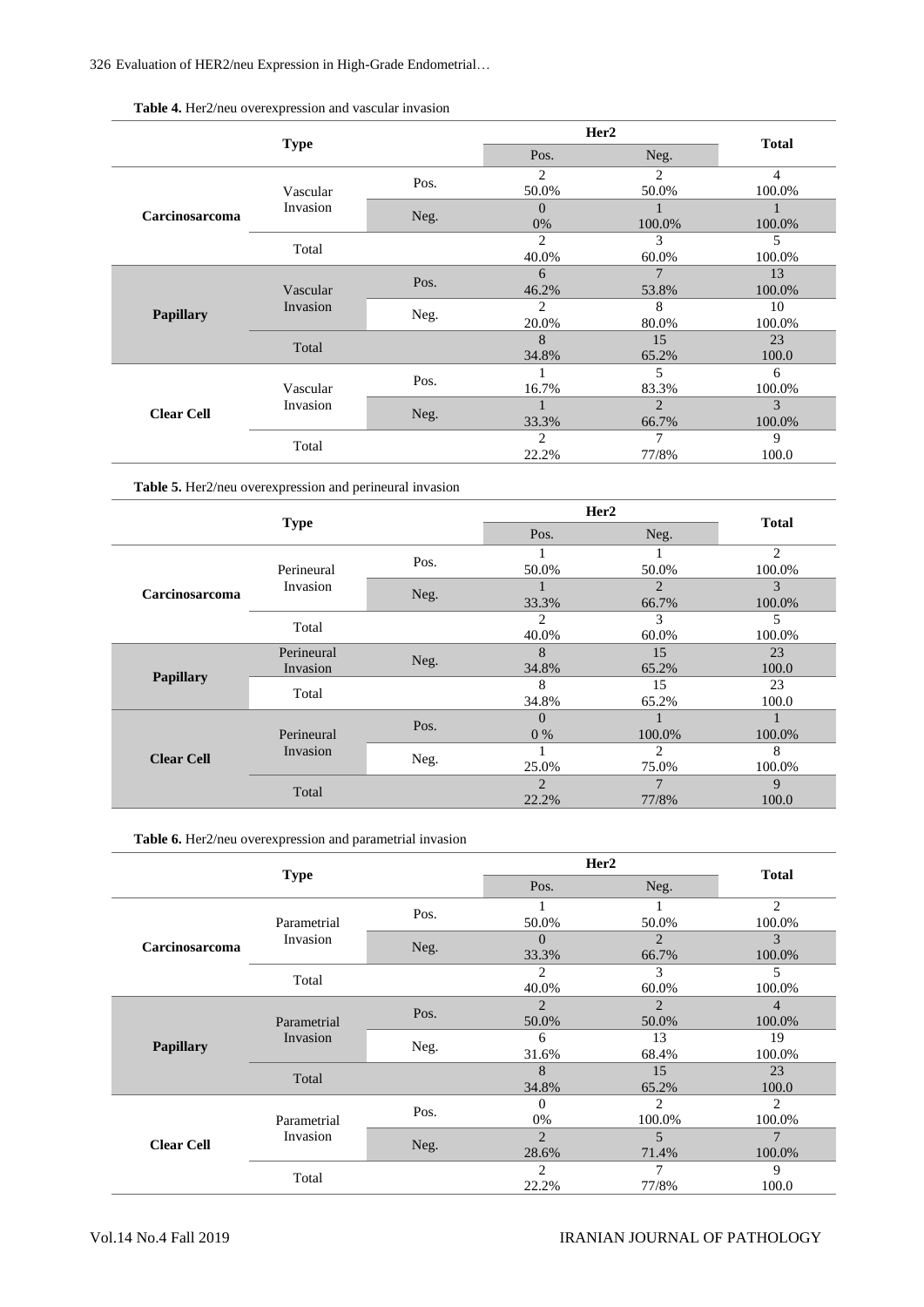# **Discussion**

Broadly speaking, EC is a genetically heterogeneous malignancy. The dualistic model of EC, proposed by Bokhman, has been widely accepted. Based on this model, ECs are categorized into type I and type II. Type I EC includes nearly 80% of new cases and is mainly associated with a good prognosis. But type II ECs are high-grade tumors, which account for about 40% of all EC-related mortality due to aggressive biologic behavior, metastasis at the time of diagnosis, and resistance to chemotherapy (14). A contributing factor for poor prognosis of type II EC is HER2/neu overexpression, which is related to treatment resistance (11). Many studies have showed that the HER2/neu gene is attributed to the higher rate of metastasis as well as invasiveness in breast tumors (15). The role and prognostic value of HER2/neu in EC, especially in type II, has been investigated in several studies and provides knowledge for target chemotherapy. The highest HER2/neu overexpression has been reported by Santin *et al.*, in which 80% of uterine PSC showed overexpression of HER2/neu (10). In our study, the HER2/neu overexpression by IHC  $(2+$  or  $3+)$ and CISH was seen in 12 (32.4%) high-grade EC cases.

Her-2/neu overexpression  $(2+ or 3+)$  rate with lowest frequency (14%) was reported by Togami *et al.* This study was the second largest study with 71 PSC tumors (1). In another study by Slomovitz *et al.*, in a series of 68 PSC cases, HER2/neu overexpression (2+ or 3+) was detected in 18% of the PSC cases with mixed or pure histologic subtypes (16). In a research by the Gynecologic Oncology Group with 38 advanced stage or recurrent PSC, HER2/neu overexpression (2+ or 3+) frequency was 61% (17). Different prevalence of HER-2/neu overexpression in previous studies can be explained by different clinical and histomorphological characteristics like the proportion of high-grade or recurrent tumors, variation in scoring and staining methods, and presence of mixed histologic subtypes in the cases of each study. The criteria for HER-2/neu expression scoring has not been defined in some studies. However, in most studies, HER-2/neu positivity criteria was complete membranous staining in more than 10% of neoplastic cells. There are variations in scoring of the cases with partial or incomplete staining of cell membranes. Inter-observer variability is another reason of difference in previous studies (10).

In the present study, HER-2/neu overexpression was seen in 34.8% of PSCs, 22.2% of CCCs, and 40% of carcinosarcomas. A wide range of HER2/neu overexpression in PSCs and CCCs has been reported in some previous studies, with ranges of 14-80% and 22- 66%, respectively (8, 10).

In a study by Xiao *et al.*, HER-2/neu overexpression had significant association with higher clinical stage (III-IV), lymph node metastasis, and tumors at the G2-3 phase, but there was no association with age of the patient and depth of invasion (15). Another study by Morrison *et al.* showed that higher HER-2/neu expression is correlated with shorter disease-specific survival and progressionfree survival in endometrial cancers; in this study, highgrade tumors and serous ECs had significantly higher HER-2/neu expression (18).

In our study, HER2/neu overexpression was increased in high-grade EC (67% in stage IIIA and 50% in stage IIIC2); however, the association between HER2/neu overexpression and tumor stage was not statistically significant. This may partly be due to the limited sample size in this study.

Myometrial involvement was another criterion assessed in the current study. There was no statistically significant association between HER-2/neu overexpression and involvement of myometrium (more than 50%). However, we found a high rate of myometrial invasion in CCC (5 out of 9 cases showed more than 50% myometrial involvement) and 2 out of the 5 mentioned cases showed positivity for HER2/neu overexpression.

There was also no statistically significant association between HER2/neu overexpression and vascular invasion in EC; however, vascular invasion was identified in 13 out of 23 EC cases and 6 cases showed high HER2/neu overexpression.

There was also no statistically significant correlation between perineurial invasion and HER2/neu overexpression in the current study.

In addition, concurrent presence of endometrial polyp was found in 7 out of 37 EC cases, and 3 (43%) of these tumors showed overexpressed HER2/neu.

In present study, DFS and OS were 1.8 and 2 years, respectively. But no statistically significant correlation between DFS and HER2/neu overexpression as well as OS and HER2/neu overexpression were observed.

With the aid of molecular studies, knowledge of the pathogenesis of EC has extensively extended over the last decade. Further stratification of EC subtypes according to their genetic alterations may improve prognostic impact and provide us with new targets for treatment. Additionally, due to unfavorable outcome in high-grade and recurrent ECs, determining biomarkers associated with better treatment response and further selection of the most effective targeted therapy have prominent clinical utility.

According to the results, it may be concluded that tumors with high HER2/neu expression constitute about one-third of high-grade ECs and they may affect the prognosis. However, further studies with larger sample size and multi-center sampling are required to achieve more accurate results. Also, determination of other contributing factors to prognosis is necessary for better programming to reduce the burden of the disease.

# **Acknowledgements**

The authors thank all those who helped them writing this paper.

# **Conflict of Interest**

The authors declared that there is no conflict of interest regarding the publication of this article.